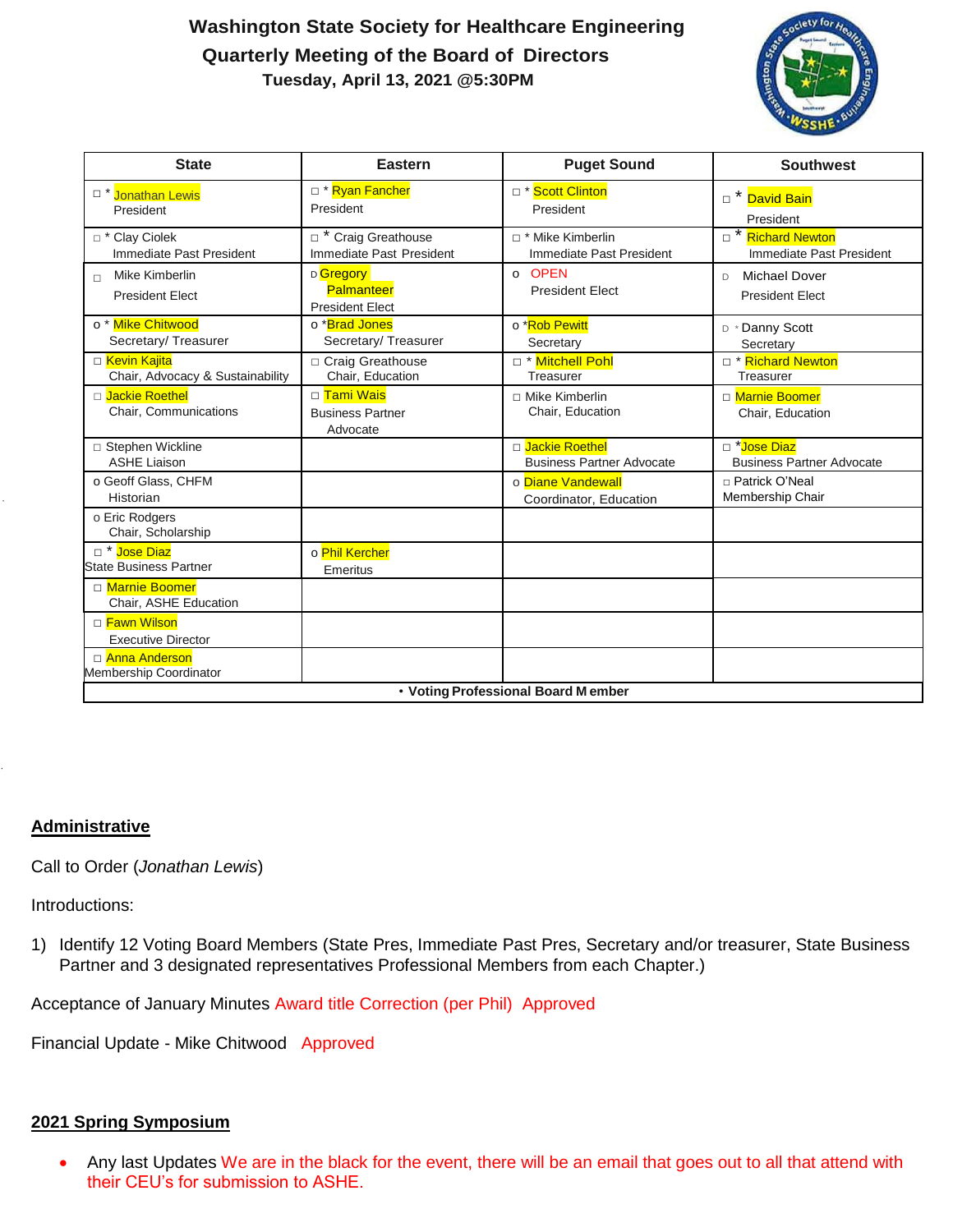• Mixer Attendance from WSSHE BOD

## **2021 Fall Conference and State Golf**

- Updates and Save the Dates
	- $\circ$  October 19-22<sup>nd</sup>
	- $\circ$  State Golf Tuesday, October 19<sup>th</sup> at the Canyon Lakes Golf Course
- Need TWO reps (Professional Member) from each Chapter for the Committee (Please send to Fawn ASAP)
	- o PS: Scott Clinton,
	- o SW: David Bain,
	- o Eastern:
- Conference committee will meet on **May 7th at 12pm.**
- Hybrid option discussion (On-demand or Live Stream)

# **Chapter Dues**

- Fawn will process the end of this month and checks will be sent out by May  $1<sup>st</sup>$ .
- Will be up on the website in the Board Portal [UN:WSSHEStateBoard PW: State2021Board]

#### **Administrative Discussions**

- Approved Bylaws (See Attached) Will be updated on the website.
- Bylaws Committee Any volunteers? Mike Chitwood, Rob Pewitt, Mike Kimberlin
- Convention Manager

# **ASHE Liaison** (*Stephen Wickline*)

Update Tabled

# **Advocacy** (*Kevin Kajita*)

Update

# **Communications** (Jackie Roethel)

- Update
	- o Update for State Golf before May 7th

#### **Scholarships** *(Eric Rodgers)*

- Update Tabled
	- o Mac Mckenzie BOD ?
	- o Pete Petersen (Scott Clinton)

#### **WSSHE Chapter Reports - 5 min. (Submit full written report prior)**

- Eastern Chapter *Ryan Fancher*
	- o March  $5<sup>th</sup>$  Meeting Financials: \$59,324.54 (March 24<sup>th</sup>)
	- o Eastern chapter ASHE education
		- **Sponsors**
		- <sup>3</sup> 34 registered as of 4/13/2021
- Puget Sound Chapter- *Scott Clinton*
	- $\circ$  Financials: \$112,612.12 in the bank
	- $\circ$  PS Golf August 16<sup>th</sup> Plateau Club
	- o Webinar April 28 @11am "Secrets of the Vertical Transportation"
	- o Roundtables continue every other Friday.